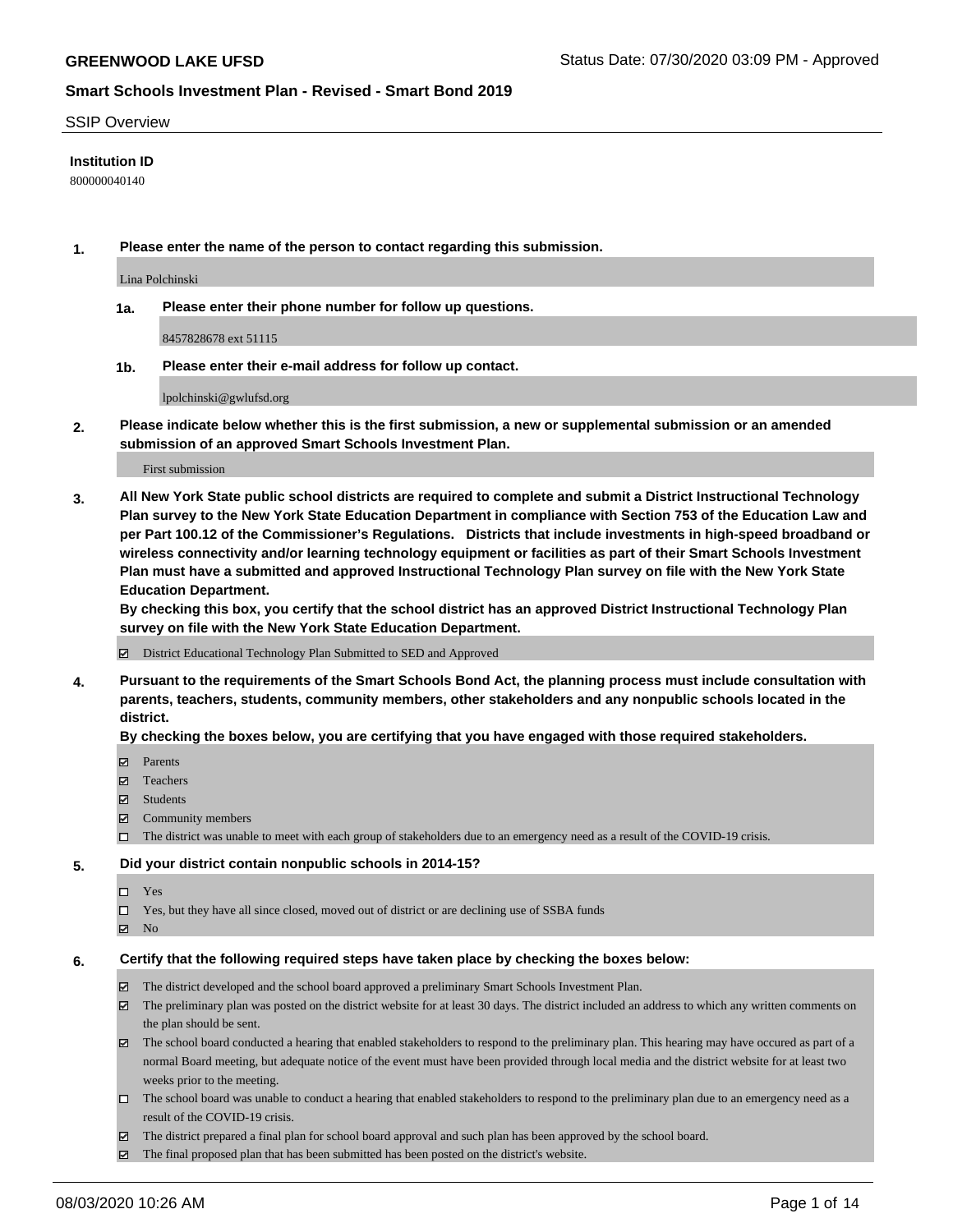SSIP Overview

**6a. Please upload the proposed Smart Schools Investment Plan (SSIP) that was posted on the district's website, along with any supporting materials. Note that this should be different than your recently submitted Educational Technology Survey. The Final SSIP, as approved by the School Board, should also be posted on the website and remain there during the course of the projects contained therein.**

GWL Preliminary Smart Schools Investment Plan 19-20 3.docx Smart Schools Preliminary Plan.pptx Legal Notice.pdf

**6b. Enter the webpage address where the final Smart Schools Investment Plan is posted. The Plan should remain posted for the life of the included projects.**

https://www.gwlufsd.org/Page/2091

**7. Please enter an estimate of the total number of students and staff that will benefit from this Smart Schools Investment Plan based on the cumulative projects submitted to date.**

565

**8. An LEA/School District may partner with one or more other LEA/School Districts to form a consortium to pool Smart Schools Bond Act funds for a project that meets all other Smart School Bond Act requirements. Each school district participating in the consortium will need to file an approved Smart Schools Investment Plan for the project and submit a signed Memorandum of Understanding that sets forth the details of the consortium including the roles of each respective district.**

The district plans to participate in a consortium to partner with other school district(s) to implement a Smart Schools project.

**9. Please enter the name and 6-digit SED Code for each LEA/School District participating in the Consortium.**

| <b>Partner LEA/District</b> | <b>ISED BEDS Code</b> |
|-----------------------------|-----------------------|
| (No Response)               | (No Response)         |

**10. Please upload a signed Memorandum of Understanding with all of the participating Consortium partners.**

(No Response)

**11. Your district's Smart Schools Bond Act Allocation is:**

\$636,406

**12. Final 2014-15 BEDS Enrollment to calculate Nonpublic Sharing Requirement**

|              | Public Enrollment | Nonpublic Enrollment | Total Enrollment | l Nonpublic Percentage |
|--------------|-------------------|----------------------|------------------|------------------------|
| l Enrollment | 540               |                      | 540.00           | 0.00                   |

**13. This table compares each category budget total, as entered in that category's page, to the total expenditures listed in the category's expenditure table. Any discrepancies between the two must be resolved before submission.**

|                                          | Sub-Allocations | <b>Expenditure Totals</b> | Difference |
|------------------------------------------|-----------------|---------------------------|------------|
| <b>School Connectivity</b>               | 0.00            | 0.00                      | 0.00       |
| Connectivity Projects for<br>Communities | 0.00            | 0.00                      | 0.00       |
| Classroom Technology                     | 0.00            | 0.00                      | 0.00       |
| Pre-Kindergarten Classrooms              | 0.00            | 0.00                      | 0.00       |
| Replace Transportable<br>Classrooms      | 0.00            | 0.00                      | 0.00       |
| <b>High-Tech Security Features</b>       | 636,406.00      | 636,406.00                | 0.00       |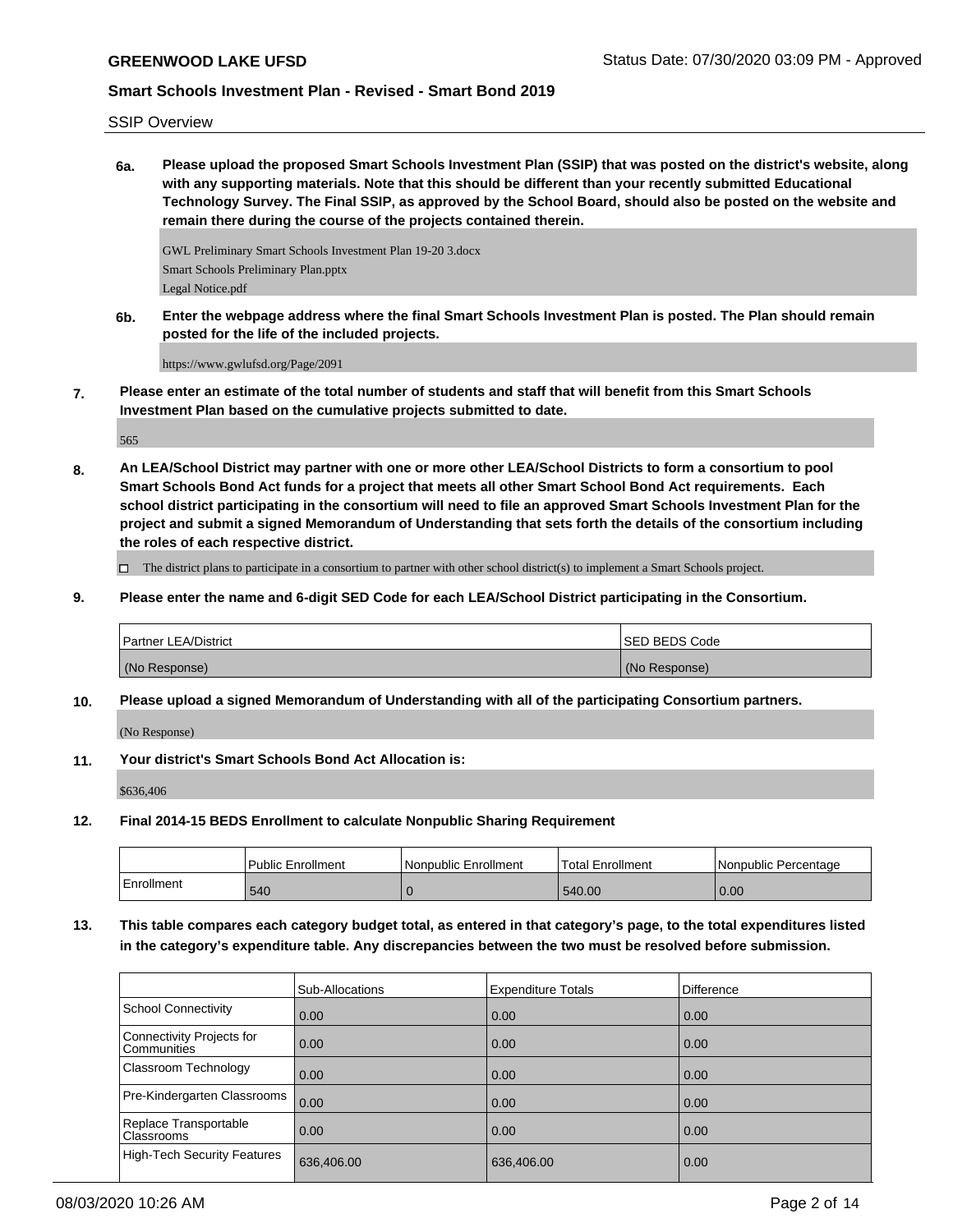SSIP Overview

|                | <b>Sub-Allocations</b> | l Expenditure Totals | l Difference |
|----------------|------------------------|----------------------|--------------|
| Nonpublic Loan | 0.00                   | 0.00                 | 0.00         |
| Totals:        | 636,406                | 636,406              | -0           |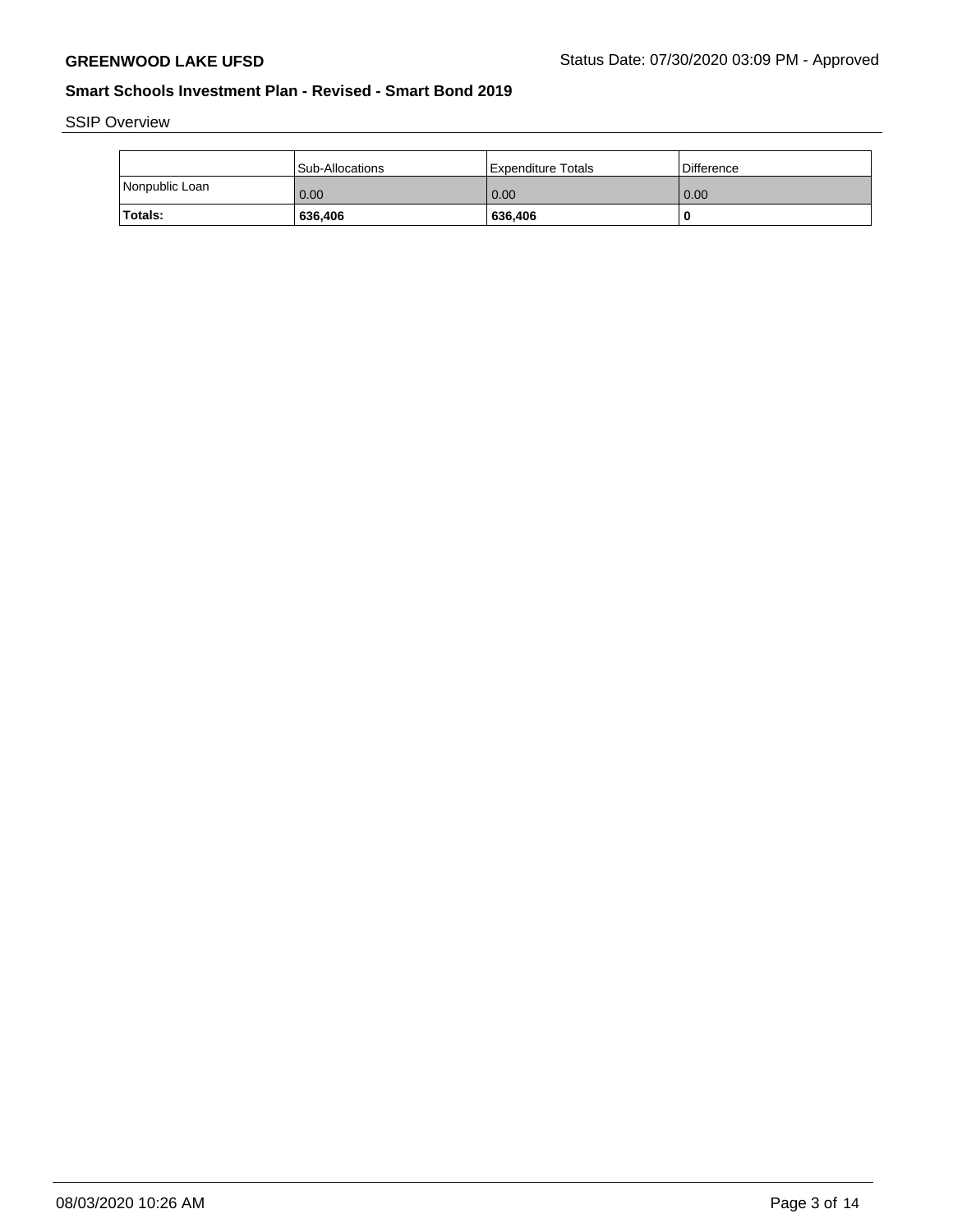School Connectivity

- **1. In order for students and faculty to receive the maximum benefit from the technology made available under the Smart Schools Bond Act, their school buildings must possess sufficient connectivity infrastructure to ensure that devices can be used during the school day. Smart Schools Investment Plans must demonstrate that:**
	- **• sufficient infrastructure that meets the Federal Communications Commission's 100 Mbps per 1,000 students standard currently exists in the buildings where new devices will be deployed, or**
	- **• is a planned use of a portion of Smart Schools Bond Act funds, or**
	- **• is under development through another funding source.**

**Smart Schools Bond Act funds used for technology infrastructure or classroom technology investments must increase the number of school buildings that meet or exceed the minimum speed standard of 100 Mbps per 1,000 students and staff within 12 months. This standard may be met on either a contracted 24/7 firm service or a "burstable" capability. If the standard is met under the burstable criteria, it must be:**

**1. Specifically codified in a service contract with a provider, and**

**2. Guaranteed to be available to all students and devices as needed, particularly during periods of high demand, such as computer-based testing (CBT) periods.**

**Please describe how your district already meets or is planning to meet this standard within 12 months of plan submission.**

(No Response)

**1a. If a district believes that it will be impossible to meet this standard within 12 months, it may apply for a waiver of this requirement, as described on the Smart Schools website. The waiver must be filed and approved by SED prior to submitting this survey.**

 $\Box$  By checking this box, you are certifying that the school district has an approved waiver of this requirement on file with the New York State Education Department.

**2. Connectivity Speed Calculator (Required). If the district currently meets the required speed, enter "Currently Met" in the last box: Expected Date When Required Speed Will be Met.**

|                  | l Number of     | Required Speed | Current Speed in | Expected Speed | Expected Date                           |
|------------------|-----------------|----------------|------------------|----------------|-----------------------------------------|
|                  | <b>Students</b> | In Mbps        | l Mbps           | to be Attained | When Required                           |
|                  |                 |                |                  |                | l Within 12 Months ISpeed Will be Met l |
| Calculated Speed | (No Response)   | 0.00           | (No Response)    | (No Response)  | (No Response)                           |

**3. Describe how you intend to use Smart Schools Bond Act funds for high-speed broadband and/or wireless connectivity projects in school buildings.**

(No Response)

**4. Describe the linkage between the district's District Instructional Technology Plan and how the proposed projects will improve teaching and learning. (There should be a link between your response to this question and your responses to Question 1 in Section IV - NYSED Initiatives Alignment: "Explain how the district use of instructional technology will serve as a part of a comprehensive and sustained effort to support rigorous academic standards attainment and performance improvement for students."** 

**Your answer should also align with your answers to the questions in Section II - Strategic Technology Planning and the associated Action Steps in Section III - Action Plan.)**

(No Response)

**5. If the district wishes to have students and staff access the Internet from wireless devices within the school building, or in close proximity to it, it must first ensure that it has a robust Wi-Fi network in place that has sufficient bandwidth to meet user demand.**

**Please describe how you have quantified this demand and how you plan to meet this demand.**

(No Response)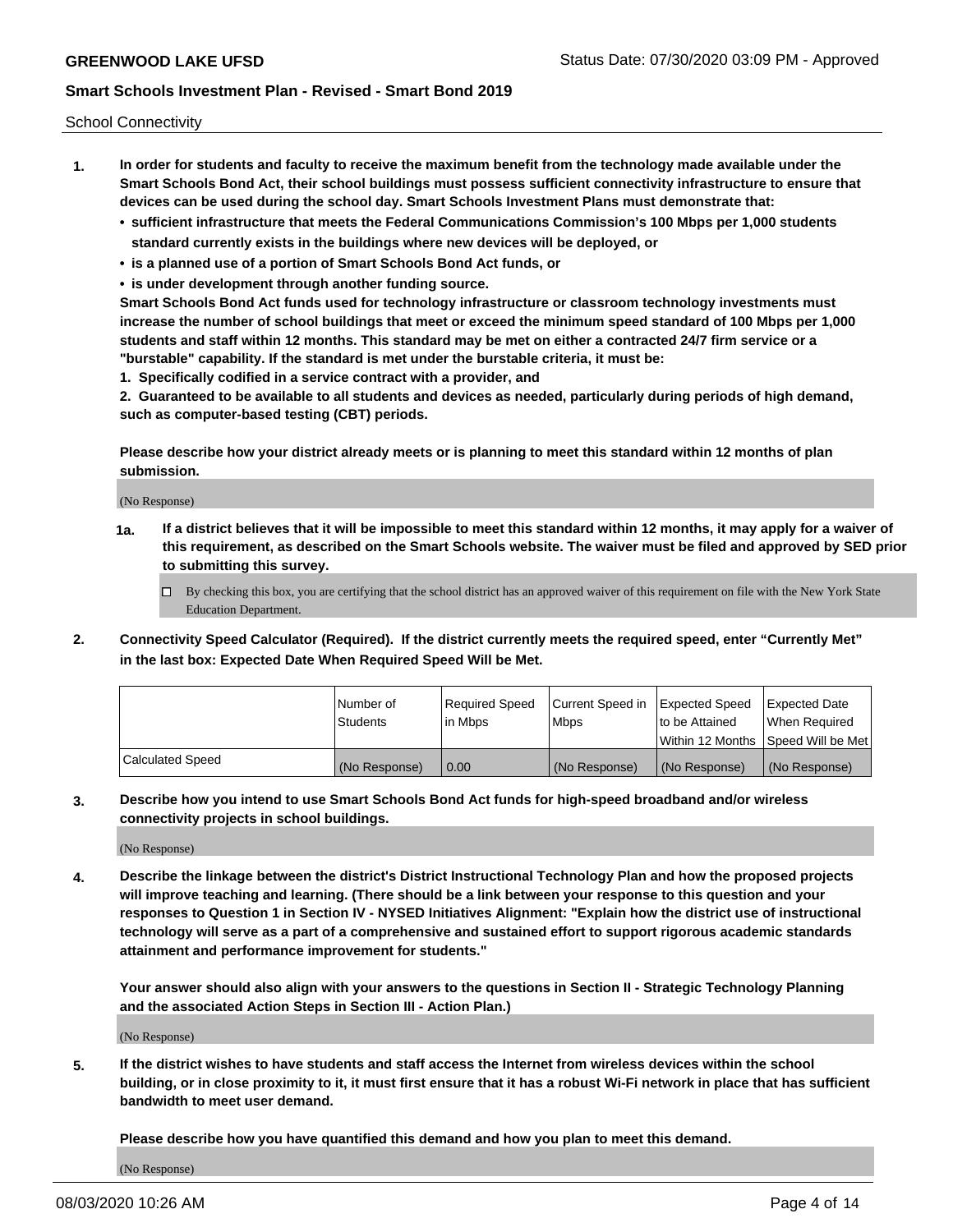School Connectivity

**6. Smart Schools plans with any expenditures in the School Connectivity category require a project number from the Office of Facilities Planning. Districts must submit an SSBA LOI and receive project numbers prior to submitting the SSIP. As indicated on the LOI, some projects may be eligible for a streamlined review and will not require a building permit.**

**Please indicate on a separate row each project number given to you by the Office of Facilities Planning.**

| Project Number |  |
|----------------|--|
| (No Response)  |  |

**7. Certain high-tech security and connectivity infrastructure projects may be eligible for an expedited review process as determined by the Office of Facilities Planning.**

#### **Was your project deemed eligible for streamlined review?**

(No Response)

### **8. Include the name and license number of the architect or engineer of record.**

| Name          | License Number |
|---------------|----------------|
| (No Response) | (No Response)  |

### **9. Public Expenditures – Loanable (Counts toward the nonpublic loan calculation)**

| Select the allowable expenditure type.<br>Repeat to add another item under each type. | <b>PUBLIC</b> Items to be<br>l Purchased | Quantity           | Cost Per Item    | <b>Total Cost</b> |
|---------------------------------------------------------------------------------------|------------------------------------------|--------------------|------------------|-------------------|
| (No Response)                                                                         | (No Response)                            | l (No<br>Response) | (No<br>Response) | $\overline{0.00}$ |
|                                                                                       |                                          | O                  | 0.00             |                   |

### **10. Public Expenditures – Non-Loanable (Does not count toward nonpublic loan calculation)**

| Select the allowable expenditure<br>type.<br>Repeat to add another item under<br>each type. | <b>PUBLIC</b> Items to be purchased | Quantity      | Cost per Item | <b>Total Cost</b> |
|---------------------------------------------------------------------------------------------|-------------------------------------|---------------|---------------|-------------------|
| (No Response)                                                                               | (No Response)                       | (No Response) | (No Response) | 0.00              |
|                                                                                             |                                     |               | 0.00          |                   |

#### **11. Final 2014-15 BEDS Enrollment to calculate Nonpublic Sharing Requirement (no changes allowed.)**

|            | Public Enrollment | Nonpublic Enrollment | Total Enrollment | l Nonpublic Percentage |
|------------|-------------------|----------------------|------------------|------------------------|
| Enrollment | 540               |                      | 540.00           | 0.00                   |

#### **12. Total Public Budget - Loanable (Counts toward the nonpublic loan calculation)**

|                                                      | Public Allocations | <b>Estimated Nonpublic Loan</b><br>Amount | Estimated Total Sub-Allocations |
|------------------------------------------------------|--------------------|-------------------------------------------|---------------------------------|
| Network/Access Costs                                 | (No Response)      | 0.00                                      | 0.00                            |
| School Internal Connections and<br><b>Components</b> | (No Response)      | 0.00                                      | 0.00                            |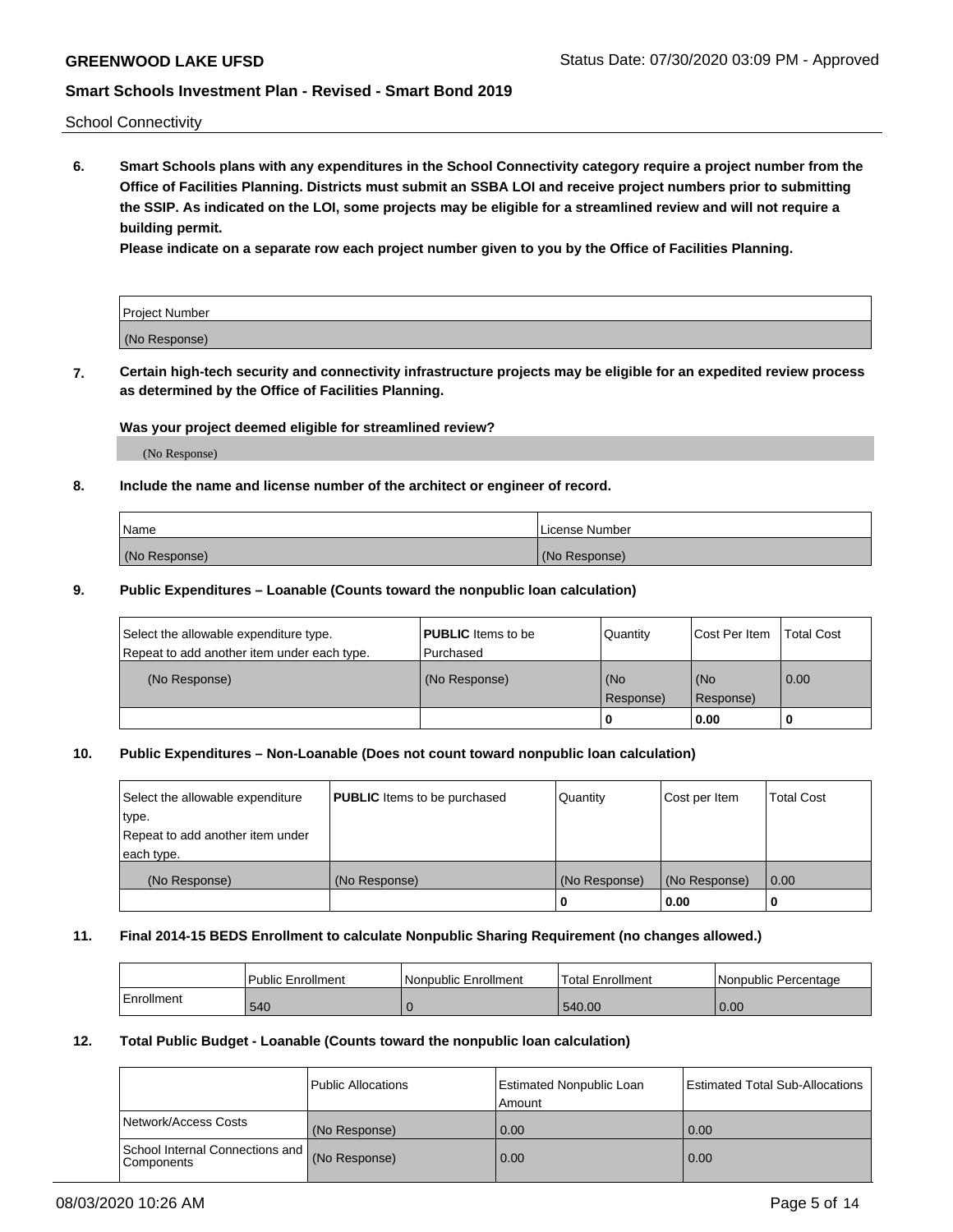School Connectivity

|                | Public Allocations | <b>Estimated Nonpublic Loan</b><br>l Amount | <b>Estimated Total Sub-Allocations</b> |
|----------------|--------------------|---------------------------------------------|----------------------------------------|
| l Other        | (No Response)      | 0.00                                        | 0.00                                   |
| <b>Totals:</b> | 0.00               | 0                                           |                                        |

# **13. Total Public Budget – Non-Loanable (Does not count toward the nonpublic loan calculation)**

| Sub-<br>Allocation |
|--------------------|
| (No Response)      |
| (No Response)      |
| (No Response)      |
| (No Response)      |
| (No Response)      |
| (No Response)      |
| (No Response)      |
| 0.00               |
|                    |

# **14. School Connectivity Totals**

|                          | Total Sub-Allocations |
|--------------------------|-----------------------|
| Total Loanable Items     | 0.00                  |
| Total Non-Ioanable Items | 0.00                  |
| Totals:                  |                       |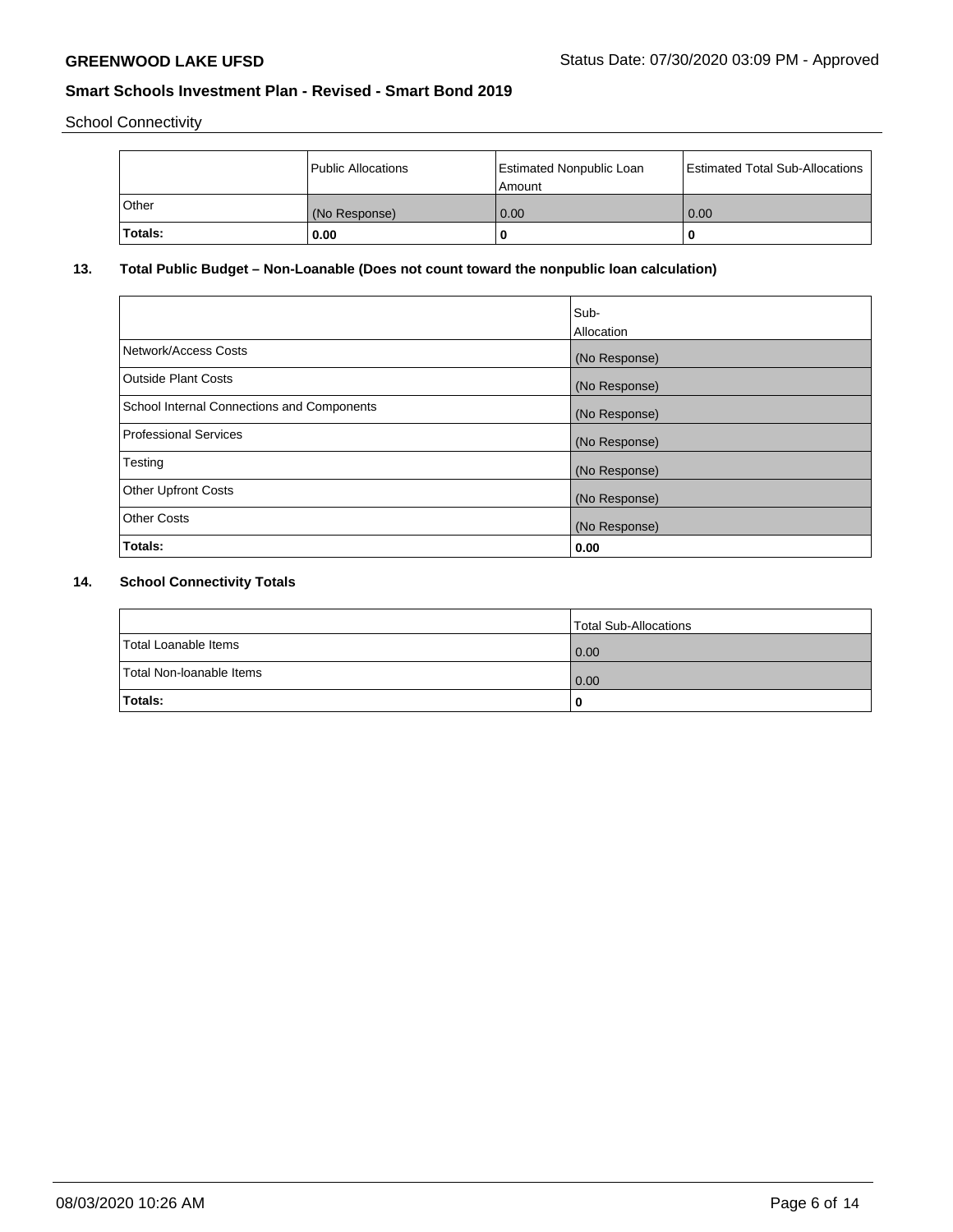Community Connectivity (Broadband and Wireless)

**1. Describe how you intend to use Smart Schools Bond Act funds for high-speed broadband and/or wireless connectivity projects in the community.**

(No Response)

**2. Please describe how the proposed project(s) will promote student achievement and increase student and/or staff access to the Internet in a manner that enhances student learning and/or instruction outside of the school day and/or school building.**

(No Response)

**3. Community connectivity projects must comply with all the necessary local building codes and regulations (building and related permits are not required prior to plan submission).**

 $\Box$  I certify that we will comply with all the necessary local building codes and regulations.

**4. Please describe the physical location of the proposed investment.**

(No Response)

**5. Please provide the initial list of partners participating in the Community Connectivity Broadband Project, along with their Federal Tax Identification (Employer Identification) number.**

| <b>Project Partners</b> | l Federal ID # |
|-------------------------|----------------|
| (No Response)           | (No Response)  |

**6. Please detail the type, quantity, per unit cost and total cost of the eligible items under each sub-category.**

| Select the allowable expenditure | Item to be purchased | Quantity      | Cost per Item | <b>Total Cost</b> |
|----------------------------------|----------------------|---------------|---------------|-------------------|
| type.                            |                      |               |               |                   |
| Repeat to add another item under |                      |               |               |                   |
| each type.                       |                      |               |               |                   |
| (No Response)                    | (No Response)        | (No Response) | (No Response) | 0.00              |
|                                  |                      | o             | 0.00          |                   |

**7. If you are submitting an allocation for Community Connectivity, complete this table.**

**Note that the calculated Total at the bottom of the table must equal the Total allocation for this category that you entered in the SSIP Overview overall budget.**

|                                    | Sub-Allocation |
|------------------------------------|----------------|
| Network/Access Costs               | (No Response)  |
| <b>Outside Plant Costs</b>         | (No Response)  |
| <b>Tower Costs</b>                 | (No Response)  |
| <b>Customer Premises Equipment</b> | (No Response)  |
| <b>Professional Services</b>       | (No Response)  |
| Testing                            | (No Response)  |
| <b>Other Upfront Costs</b>         | (No Response)  |
| <b>Other Costs</b>                 | (No Response)  |
| Totals:                            | 0.00           |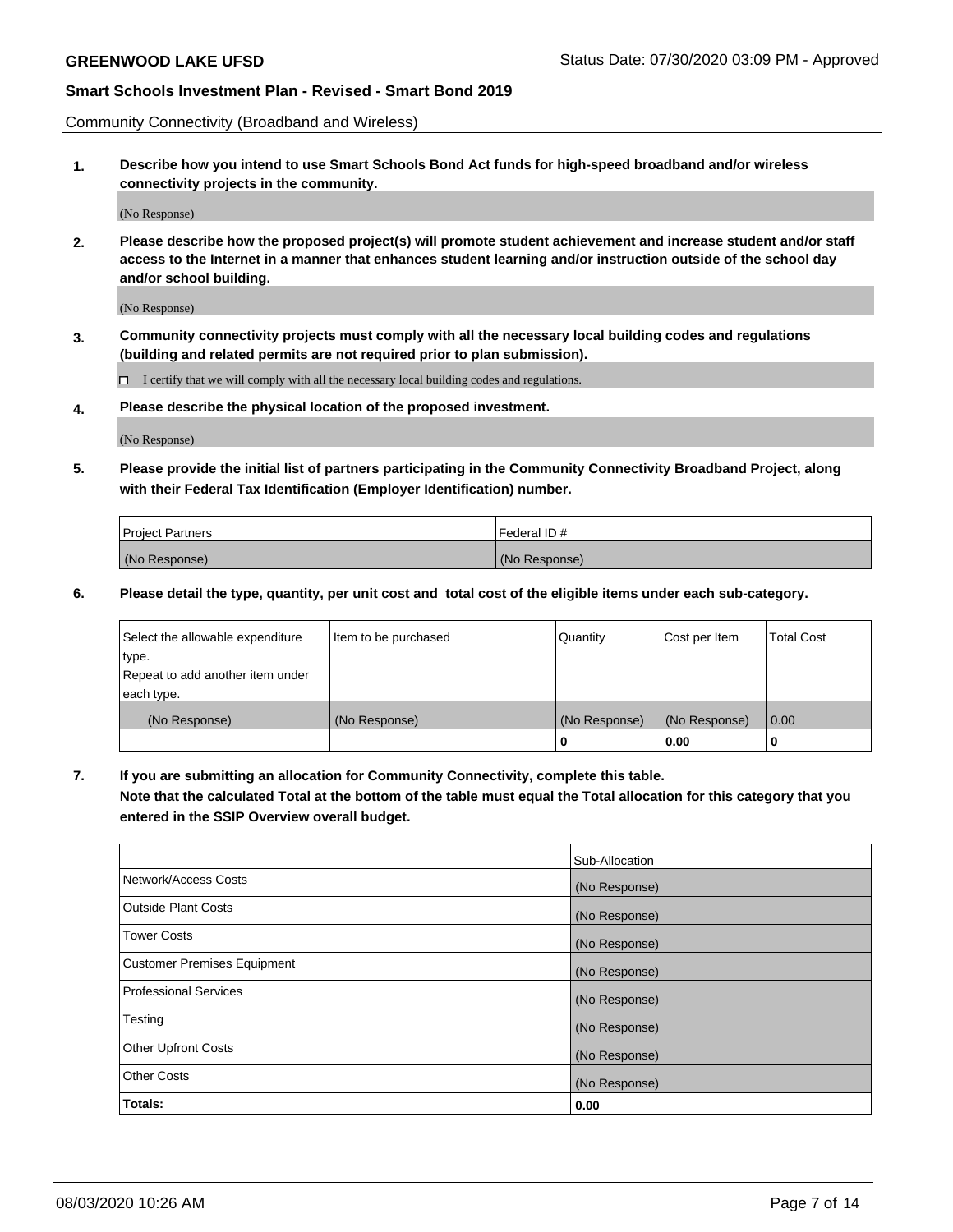### Classroom Learning Technology

**1. In order for students and faculty to receive the maximum benefit from the technology made available under the Smart Schools Bond Act, their school buildings must possess sufficient connectivity infrastructure to ensure that devices can be used during the school day. Smart Schools Investment Plans must demonstrate that sufficient infrastructure that meets the Federal Communications Commission's 100 Mbps per 1,000 students standard currently exists in the buildings where new devices will be deployed, or is a planned use of a portion of Smart Schools Bond Act funds, or is under development through another funding source. Smart Schools Bond Act funds used for technology infrastructure or classroom technology investments must increase the number of school buildings that meet or exceed the minimum speed standard of 100 Mbps per 1,000 students and staff within 12 months. This standard may be met on either a contracted 24/7 firm service or a**

**"burstable" capability. If the standard is met under the burstable criteria, it must be:**

**1. Specifically codified in a service contract with a provider, and**

**2. Guaranteed to be available to all students and devices as needed, particularly during periods of high demand, such as computer-based testing (CBT) periods.**

**Please describe how your district already meets or is planning to meet this standard within 12 months of plan submission.**

(No Response)

- **1a. If a district believes that it will be impossible to meet this standard within 12 months, it may apply for a waiver of this requirement, as described on the Smart Schools website. The waiver must be filed and approved by SED prior to submitting this survey.**
	- By checking this box, you are certifying that the school district has an approved waiver of this requirement on file with the New York State Education Department.
- **2. Connectivity Speed Calculator (Required). If the district currently meets the required speed, enter "Currently Met" in the last box: Expected Date When Required Speed Will be Met.**

|                         | Number of     | Required Speed | Current Speed in | Expected Speed | <b>Expected Date</b>                 |
|-------------------------|---------------|----------------|------------------|----------------|--------------------------------------|
|                         | Students      | l in Mbps      | <b>Mbps</b>      | to be Attained | When Reauired                        |
|                         |               |                |                  |                | Within 12 Months 1Speed Will be Met1 |
| <b>Calculated Speed</b> | (No Response) | 0.00           | (No Response)    | (No Response)  | (No Response)                        |

**3. If the district wishes to have students and staff access the Internet from wireless devices within the school building, or in close proximity to it, it must first ensure that it has a robust Wi-Fi network in place that has sufficient bandwidth to meet user demand.**

**Please describe how you have quantified this demand and how you plan to meet this demand.**

(No Response)

**4. All New York State public school districts are required to complete and submit an Instructional Technology Plan survey to the New York State Education Department in compliance with Section 753 of the Education Law and per Part 100.12 of the Commissioner's Regulations.**

**Districts that include educational technology purchases as part of their Smart Schools Investment Plan must have a submitted and approved Instructional Technology Plan survey on file with the New York State Education Department.**

- By checking this box, you are certifying that the school district has an approved Instructional Technology Plan survey on file with the New York State Education Department.
- **5. Describe the devices you intend to purchase and their compatibility with existing or planned platforms or systems. Specifically address the adequacy of each facility's electrical, HVAC and other infrastructure necessary to install and support the operation of the planned technology.**

(No Response)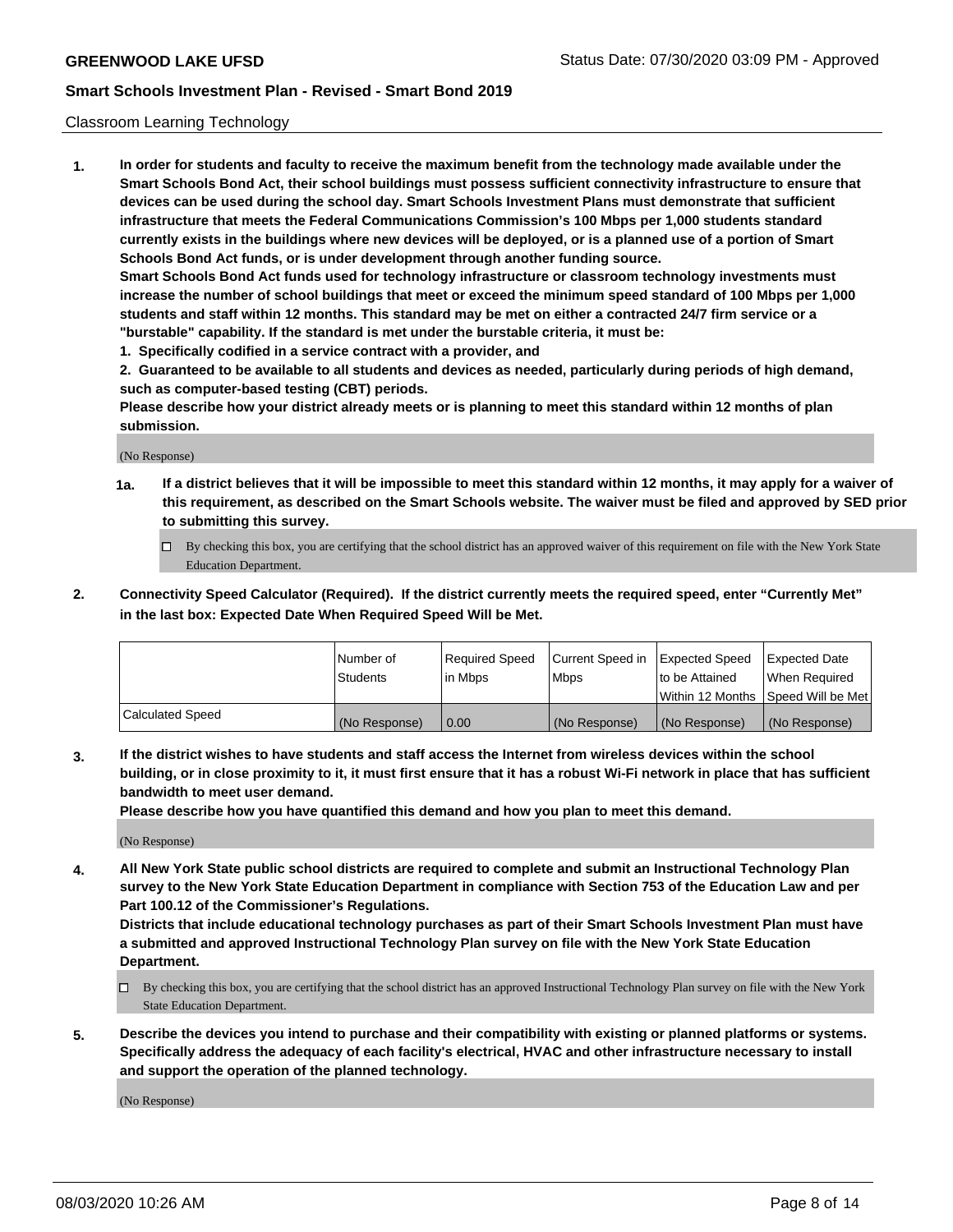### Classroom Learning Technology

- **6. Describe how the proposed technology purchases will:**
	- **> enhance differentiated instruction;**
	- **> expand student learning inside and outside the classroom;**
	- **> benefit students with disabilities and English language learners; and**
	- **> contribute to the reduction of other learning gaps that have been identified within the district.**

**The expectation is that districts will place a priority on addressing the needs of students who struggle to succeed in a rigorous curriculum. Responses in this section should specifically address this concern and align with the district's Instructional Technology Plan (in particular Question 2 of E. Curriculum and Instruction: "Does the district's instructional technology plan address the needs of students with disabilities to ensure equitable access to instruction, materials and assessments?" and Question 3 of the same section: "Does the district's instructional technology plan address the provision of assistive technology specifically for students with disabilities to ensure access to and participation in the general curriculum?")**

**In addition, describe how the district ensures equitable access to instruction, materials and assessments and participation in the general curriculum for both SWD and English Language Learners/Multilingual Learners (ELL/MLL) students.**

(No Response)

**7. Where appropriate, describe how the proposed technology purchases will enhance ongoing communication with parents and other stakeholders and help the district facilitate technology-based regional partnerships, including distance learning and other efforts.**

(No Response)

**8. Describe the district's plan to provide professional development to ensure that administrators, teachers and staff can employ the technology purchased to enhance instruction successfully.**

**Note: This response should be aligned and expanded upon in accordance with your district's response to Question 1 of F. Professional Development of your Instructional Technology Plan: "Please provide a summary of professional development offered to teachers and staff, for the time period covered by this plan, to support technology to enhance teaching and learning. Please include topics, audience and method of delivery within your summary."**

(No Response)

- **9. Districts must contact one of the SUNY/CUNY teacher preparation programs listed on the document on the left side of the page that supplies the largest number of the district's new teachers to request advice on innovative uses and best practices at the intersection of pedagogy and educational technology.**
	- By checking this box, you certify that you have contacted the SUNY/CUNY teacher preparation program that supplies the largest number of your new teachers to request advice on these issues.
	- **9a. Please enter the name of the SUNY or CUNY Institution that you contacted.**

(No Response)

**9b. Enter the primary Institution phone number.**

(No Response)

**9c. Enter the name of the contact person with whom you consulted and/or will be collaborating with on innovative uses of technology and best practices.**

(No Response)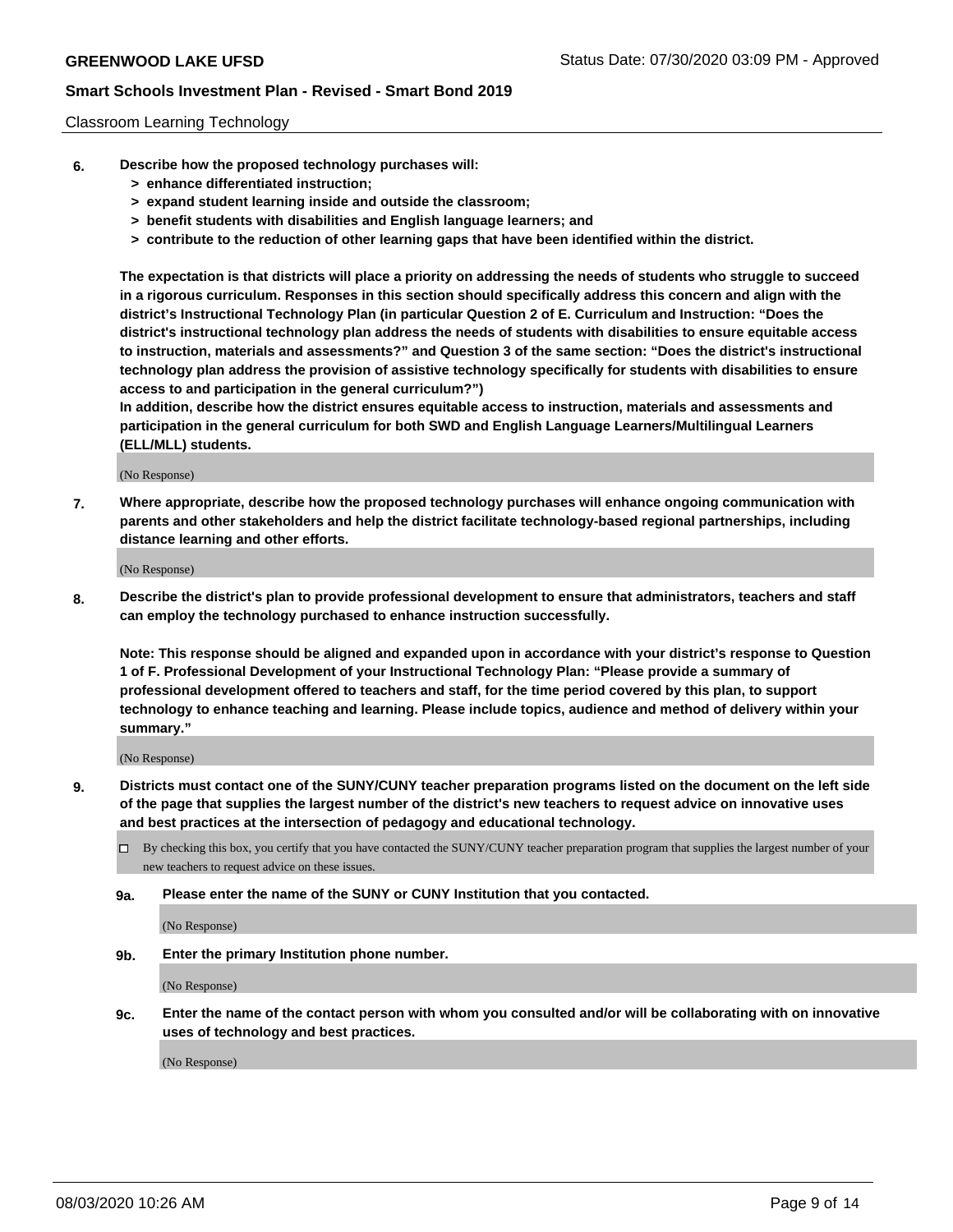### Classroom Learning Technology

**10. To ensure the sustainability of technology purchases made with Smart Schools funds, districts must demonstrate a long-term plan to maintain and replace technology purchases supported by Smart Schools Bond Act funds. This sustainability plan shall demonstrate a district's capacity to support recurring costs of use that are ineligible for Smart Schools Bond Act funding such as device maintenance, technical support, Internet and wireless fees, maintenance of hotspots, staff professional development, building maintenance and the replacement of incidental items. Further, such a sustainability plan shall include a long-term plan for the replacement of purchased devices and equipment at the end of their useful life with other funding sources.**

 $\Box$  By checking this box, you certify that the district has a sustainability plan as described above.

**11. Districts must ensure that devices purchased with Smart Schools Bond funds will be distributed, prepared for use, maintained and supported appropriately. Districts must maintain detailed device inventories in accordance with generally accepted accounting principles.**

By checking this box, you certify that the district has a distribution and inventory management plan and system in place.

#### **12. Please detail the type, quantity, per unit cost and total cost of the eligible items under each sub-category.**

| Select the allowable expenditure<br>type.<br>Repeat to add another item under | Item to be Purchased | Quantity      | Cost per Item | <b>Total Cost</b> |
|-------------------------------------------------------------------------------|----------------------|---------------|---------------|-------------------|
| each type.<br>(No Response)                                                   | (No Response)        | (No Response) | (No Response) | 0.00              |
|                                                                               |                      | 0             | 0.00          |                   |

#### **13. Final 2014-15 BEDS Enrollment to calculate Nonpublic Sharing Requirement (no changes allowed.)**

|              | l Public Enrollment | Nonpublic Enrollment | <b>Total Enrollment</b> | Nonpublic<br>l Percentage |
|--------------|---------------------|----------------------|-------------------------|---------------------------|
| l Enrollment | 540                 |                      | 540.00                  | 0.00                      |

### **14. If you are submitting an allocation for Classroom Learning Technology complete this table.**

|                         | Public School Sub-Allocation | <b>Estimated Nonpublic Loan</b><br>Amount<br>(Based on Percentage Above) | Estimated Total Public and<br>Nonpublic Sub-Allocation |
|-------------------------|------------------------------|--------------------------------------------------------------------------|--------------------------------------------------------|
| Interactive Whiteboards | (No Response)                | 0.00                                                                     | 0.00                                                   |
| Computer Servers        | (No Response)                | 0.00                                                                     | 0.00                                                   |
| Desktop Computers       | (No Response)                | 0.00                                                                     | 0.00                                                   |
| <b>Laptop Computers</b> | (No Response)                | 0.00                                                                     | 0.00                                                   |
| <b>Tablet Computers</b> | (No Response)                | 0.00                                                                     | 0.00                                                   |
| Other Costs             | (No Response)                | 0.00                                                                     | 0.00                                                   |
| Totals:                 | 0.00                         | 0                                                                        | 0                                                      |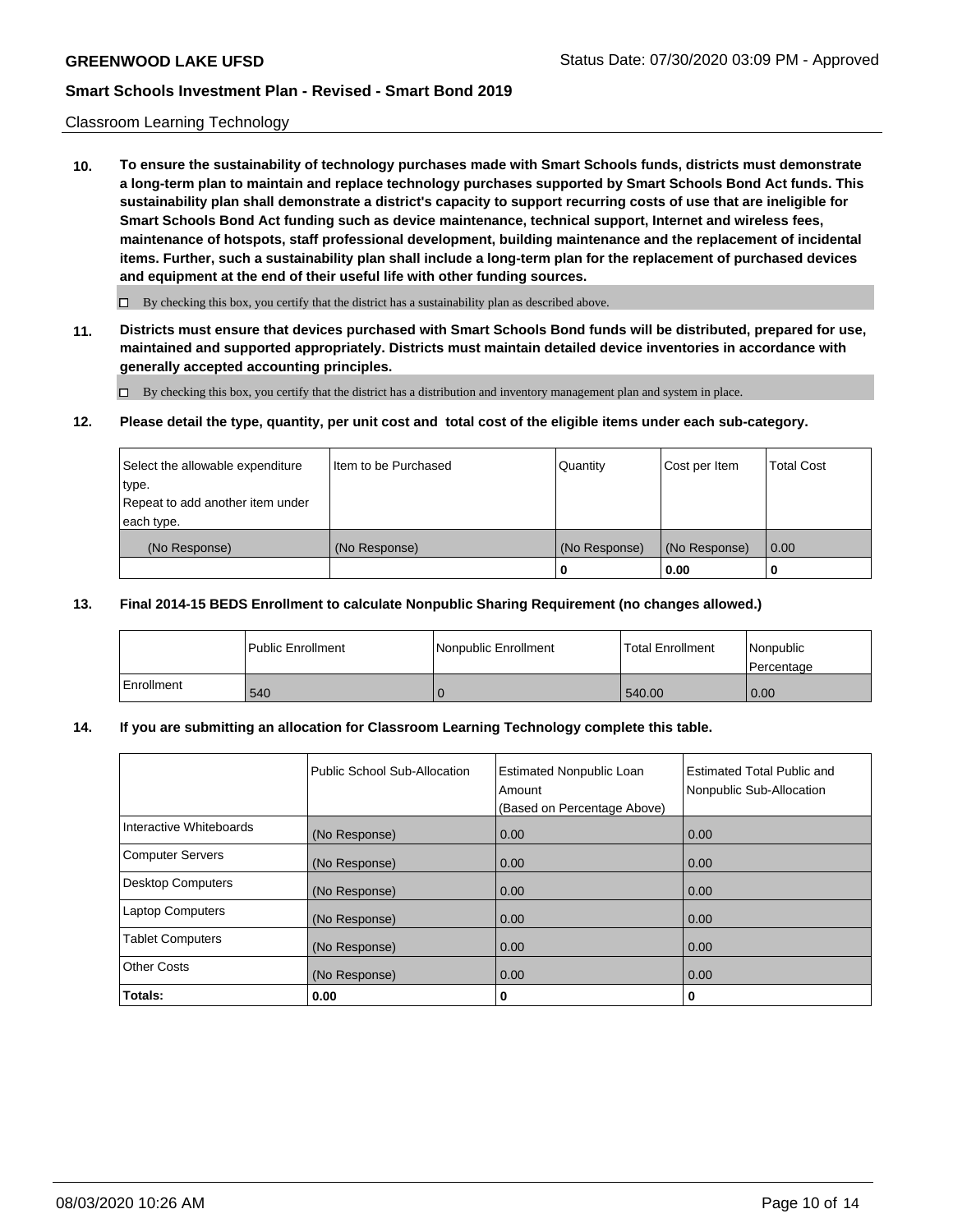### Pre-Kindergarten Classrooms

**1. Provide information regarding how and where the district is currently serving pre-kindergarten students and justify the need for additional space with enrollment projections over 3 years.**

(No Response)

- **2. Describe the district's plan to construct, enhance or modernize education facilities to accommodate prekindergarten programs. Such plans must include:**
	- **Specific descriptions of what the district intends to do to each space;**
	- **An affirmation that new pre-kindergarten classrooms will contain a minimum of 900 square feet per classroom;**
	- **The number of classrooms involved;**
	- **The approximate construction costs per classroom; and**
	- **Confirmation that the space is district-owned or has a long-term lease that exceeds the probable useful life of the improvements.**

(No Response)

**3. Smart Schools Bond Act funds may only be used for capital construction costs. Describe the type and amount of additional funds that will be required to support ineligible ongoing costs (e.g. instruction, supplies) associated with any additional pre-kindergarten classrooms that the district plans to add.**

(No Response)

**4. All plans and specifications for the erection, repair, enlargement or remodeling of school buildings in any public school district in the State must be reviewed and approved by the Commissioner. Districts that plan capital projects using their Smart Schools Bond Act funds will undergo a Preliminary Review Process by the Office of Facilities Planning.**

**Please indicate on a separate row each project number given to you by the Office of Facilities Planning.**

| Project Number |  |
|----------------|--|
| (No Response)  |  |
|                |  |

**5. Please detail the type, quantity, per unit cost and total cost of the eligible items under each sub-category.**

| Select the allowable expenditure | Item to be purchased | Quantity      | Cost per Item | <b>Total Cost</b> |
|----------------------------------|----------------------|---------------|---------------|-------------------|
| type.                            |                      |               |               |                   |
| Repeat to add another item under |                      |               |               |                   |
| each type.                       |                      |               |               |                   |
| (No Response)                    | (No Response)        | (No Response) | (No Response) | 0.00              |
|                                  |                      | υ             | 0.00          |                   |

**6. If you have made an allocation for Pre-Kindergarten Classrooms, complete this table. Note that the calculated Total at the bottom of the table must equal the Total allocation for this category that you entered in the SSIP Overview overall budget.**

|                                          | Sub-Allocation |
|------------------------------------------|----------------|
| Construct Pre-K Classrooms               | (No Response)  |
| Enhance/Modernize Educational Facilities | (No Response)  |
| <b>Other Costs</b>                       | (No Response)  |
| Totals:                                  | 0.00           |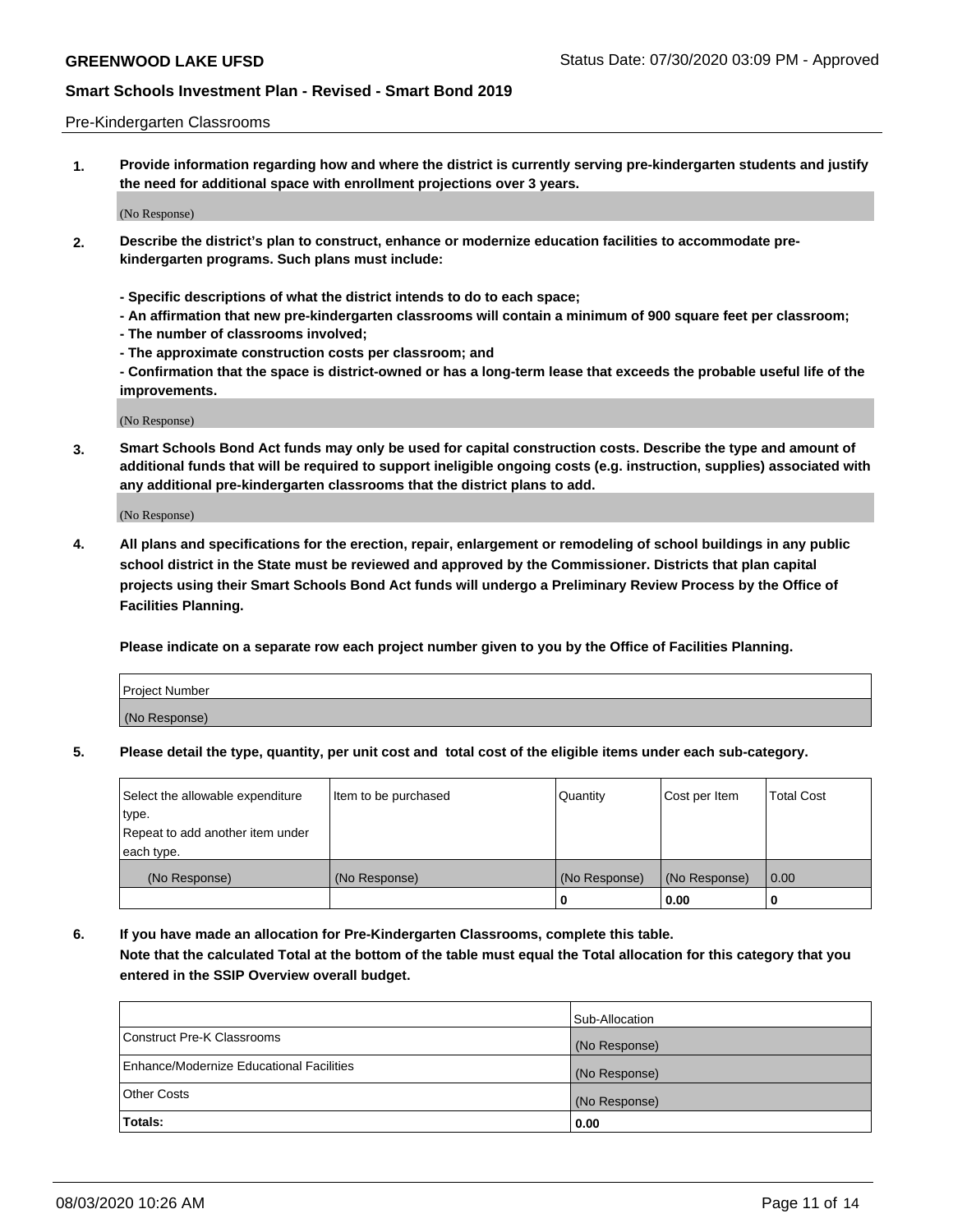Replace Transportable Classrooms

**1. Describe the district's plan to construct, enhance or modernize education facilities to provide high-quality instructional space by replacing transportable classrooms.**

(No Response)

**2. All plans and specifications for the erection, repair, enlargement or remodeling of school buildings in any public school district in the State must be reviewed and approved by the Commissioner. Districts that plan capital projects using their Smart Schools Bond Act funds will undergo a Preliminary Review Process by the Office of Facilities Planning.**

**Please indicate on a separate row each project number given to you by the Office of Facilities Planning.**

| Project Number |  |
|----------------|--|
|                |  |
|                |  |
|                |  |
| (No Response)  |  |
|                |  |
|                |  |

**3. For large projects that seek to blend Smart Schools Bond Act dollars with other funds, please note that Smart Schools Bond Act funds can be allocated on a pro rata basis depending on the number of new classrooms built that directly replace transportable classroom units.**

**If a district seeks to blend Smart Schools Bond Act dollars with other funds describe below what other funds are being used and what portion of the money will be Smart Schools Bond Act funds.**

(No Response)

**4. Please detail the type, quantity, per unit cost and total cost of the eligible items under each sub-category.**

| Select the allowable expenditure | Item to be purchased | Quantity      | Cost per Item | Total Cost |
|----------------------------------|----------------------|---------------|---------------|------------|
| ∣type.                           |                      |               |               |            |
| Repeat to add another item under |                      |               |               |            |
| each type.                       |                      |               |               |            |
| (No Response)                    | (No Response)        | (No Response) | (No Response) | 0.00       |
|                                  |                      | u             | 0.00          |            |

**5. If you have made an allocation for Replace Transportable Classrooms, complete this table. Note that the calculated Total at the bottom of the table must equal the Total allocation for this category that you entered in the SSIP Overview overall budget.**

|                                                | Sub-Allocation |
|------------------------------------------------|----------------|
| Construct New Instructional Space              | (No Response)  |
| Enhance/Modernize Existing Instructional Space | (No Response)  |
| Other Costs                                    | (No Response)  |
| Totals:                                        | 0.00           |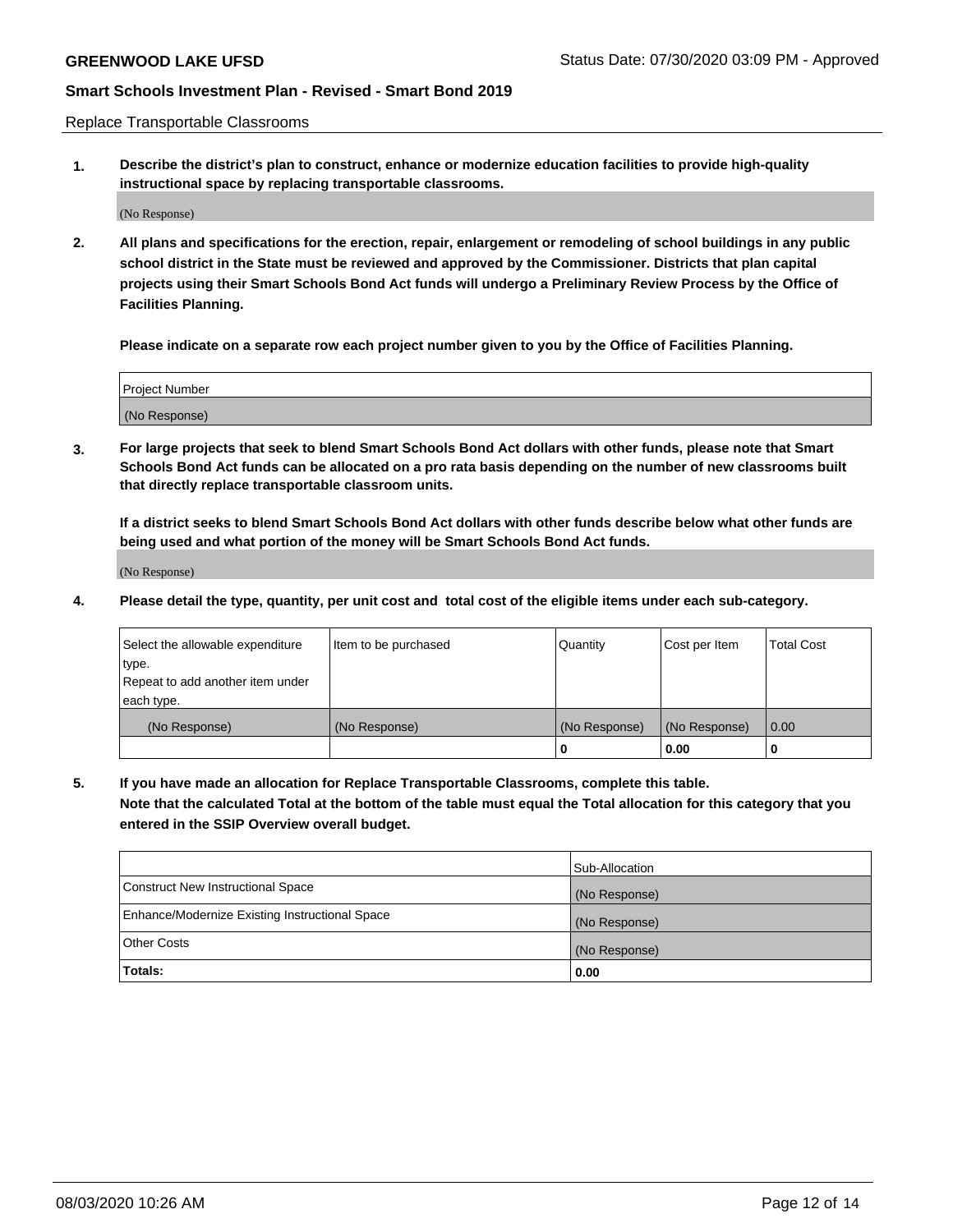### High-Tech Security Features

## **1. Describe how you intend to use Smart Schools Bond Act funds to install high-tech security features in school buildings and on school campuses.**

The Greenwood Lake Union Free School District is committed to ensuring the safety of all students, staff and visitors. With this money, every classroom door would receive a deadbolt that can be locked quickly from the inside and by adding the electric key card entry, we can increase our security - cards can be remotely activated and deactivated. Video surveillance is key to identifying and resolving safety concerns in schools. By updating our security cameras, we can continue to keep safety of students our number one concern. In addition, with the replacement of our current clocks to the speaker Marquee paging system, it would allow for immediate communication to all people in the building. Newly installed speakers and digital clocks will allow better communication with the people in our building through both auditory and visual means.

**2. All plans and specifications for the erection, repair, enlargement or remodeling of school buildings in any public school district in the State must be reviewed and approved by the Commissioner. Smart Schools plans with any expenditures in the High-Tech Security category require a project number from the Office of Facilities Planning. Districts must submit an SSBA LOI and receive project numbers prior to submitting the SSIP. As indicated on the LOI, some projects may be eligible for a streamlined review and will not require a building permit. Please indicate on a separate row each project number given to you by the Office of Facilities Planning.**

| Project Number        |  |
|-----------------------|--|
| 44-21-11-02-7-999-BA1 |  |
| 442111027999003       |  |

- **3. Was your project deemed eligible for streamlined Review?**
	- **冈** Yes
	- $\hfill \square$  No
	- **3a. Districts with streamlined projects must certify that they have reviewed all installations with their licensed architect or engineer of record, and provide that person's name and license number. The licensed professional must review the products and proposed method of installation prior to implementation and review the work during and after completion in order to affirm that the work was code-compliant, if requested.**

By checking this box, you certify that the district has reviewed all installations with a licensed architect or engineer of record.

**4. Include the name and license number of the architect or engineer of record.**

| Name              | License Number |
|-------------------|----------------|
| Eric D. Fellenzer | 73084          |

**5. Please detail the type, quantity, per unit cost and total cost of the eligible items under each sub-category.**

| Select the allowable expenditure<br>type. | Item to be purchased                                                                        | Quantity | Cost per Item | <b>Total Cost</b> |
|-------------------------------------------|---------------------------------------------------------------------------------------------|----------|---------------|-------------------|
| Repeat to add another item under          |                                                                                             |          |               |                   |
| each type.                                |                                                                                             |          |               |                   |
| Approved Door Hardening                   | Removal and Purchase of New Doors<br>and Hardware                                           | 102      | 1.358.00      | 138,516.00        |
| <b>Electronic Security System</b>         | Purchase of additional surveillance<br>cameras, memory and software<br>licenses for cameras | 64       | 2.301.00      | 147,264.00        |
| <b>Entry Control System</b>               | <b>Card Readers</b>                                                                         | 90       | 2.311.42      | 208,027.80        |
| <b>Electronic Security System</b>         | Marquee speakers                                                                            | 75       | 1.009.00      | 75.675.00         |
| <b>Electronic Security System</b>         | Hardware and switching                                                                      | 10       | 5.500.00      | 55,000,00         |